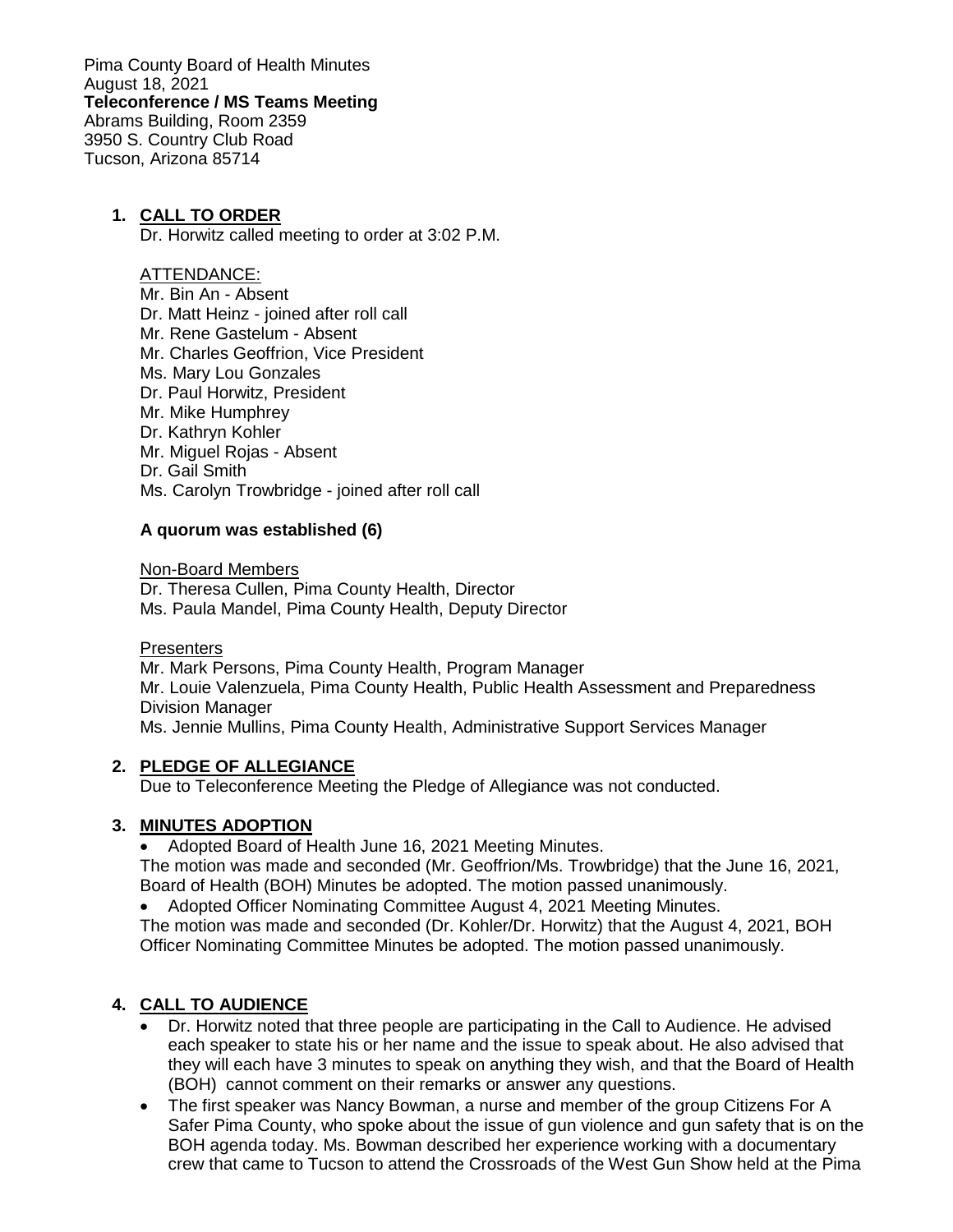County Fairgrounds. As part of the documentary, Ms. Bowman was able to purchase a variety of lethal weapons at the gun show for cash, without needing to provide any information for a background check, or a weapons permit, and received no receipt for any of the sales. Ms. Bowman noted that all of those sales were legal purchases in Pima County. Ms. Bowman stated that gun violence is a public health emergency, and urged the BOH to act on addressing it now.

- The second speaker was Molly McKasson, a member of the group Citizens For A Safer Pima County, who also spoke about agenda item number 7. Ms. McKasson noted that she has been involved with gun safety since her days on the City of Tucson Council in the 1990's. She has worked locally on the issue of universal background checks and pursuing a ban on assault weapons following the tragic Sandy Hook Elementary shooting in December 2012. Ms. McKasson believes there is currently strong support among the Board of Supervisors (BOS) to ensure public safety and examine procedures and requirements at gun shows within the County. Ms. McKasson thanked the BOH for taking up this issue, and believes that passing along the resolution on today's agenda to the BOS will be extremely helpful.
- The third speaker was Mr. Larry Bodine, a Tucson resident and retired attorney who also spoke in favor of item number 7. Mr. Bodine stated that from his perspective the gun show at the Pima County Fairgrounds is an open arms bazaar where felons, domestic abusers, and potentially people experiencing mental illness can buy guns for cash without any background checks in a private, undocumented sale. Mr. Bodine noted that he is aware that most of the gun show dealers do not have a Federal Firearms License (FFL), and that convicted felons are able to operate at the gun show currently. Mr. Bodine stated that he believes there is a public health emergency in allowing unlicensed dealers to sell guns on public property, and there is a need to have only FFL dealers for the safety and health of the community.
- Dr. Horwitz thanked each speaker for their comments, reminded them that the BOH cannot respond to their input and advised that the BOH will take it under advisement.

## **5. BOARD OF HEALTH NOMINATING COMMITTEE RECOMMENDATIONS ELECTION BOARD OF HEALTH OFFICERS**

- Dr. Horwitz thanked the nominating committee Dr. Kay Kohler, Mr. Rene Gastelum, and Mr. Miguel Rojas - for their work, announced the final votes for the position of President, and Vice President, of the BOH, and congratulated the winners:
	- o President: Dr. Paul Horwitz
	- o Vice President: Mr. Charles Geoffrion.

# **6. DIRECTOR'S UPDATE**

- Dr. Cullen introduced Mr. Victor (Vic) Pereira, Pima County Health Department's new Deputy Director of Operations, who will oversee all operations for the Health Department. The Cross Functional Division and Business Operations (Finance) Division will report directly to him. Mr. Pereira recently retired from the military after 30 years of service. He is a helicopter pilot and was the Vice Wing Commander at Davis-Monthan Air Force Base for the past 2 years. Mr. Pereira lives in Vail with his wife and two daughters. The Board welcomed him to his new position with the department.
- Dr. Cullen provided a COVID-19 update for Pima County:

Current statistics:

- o The County is now seeing over 150 cases per 100K; we are at high rate of community transmission; and the testing positivity rate is now over 10%.
- o Testing demand is increasing, and the department is boosting testing capacity.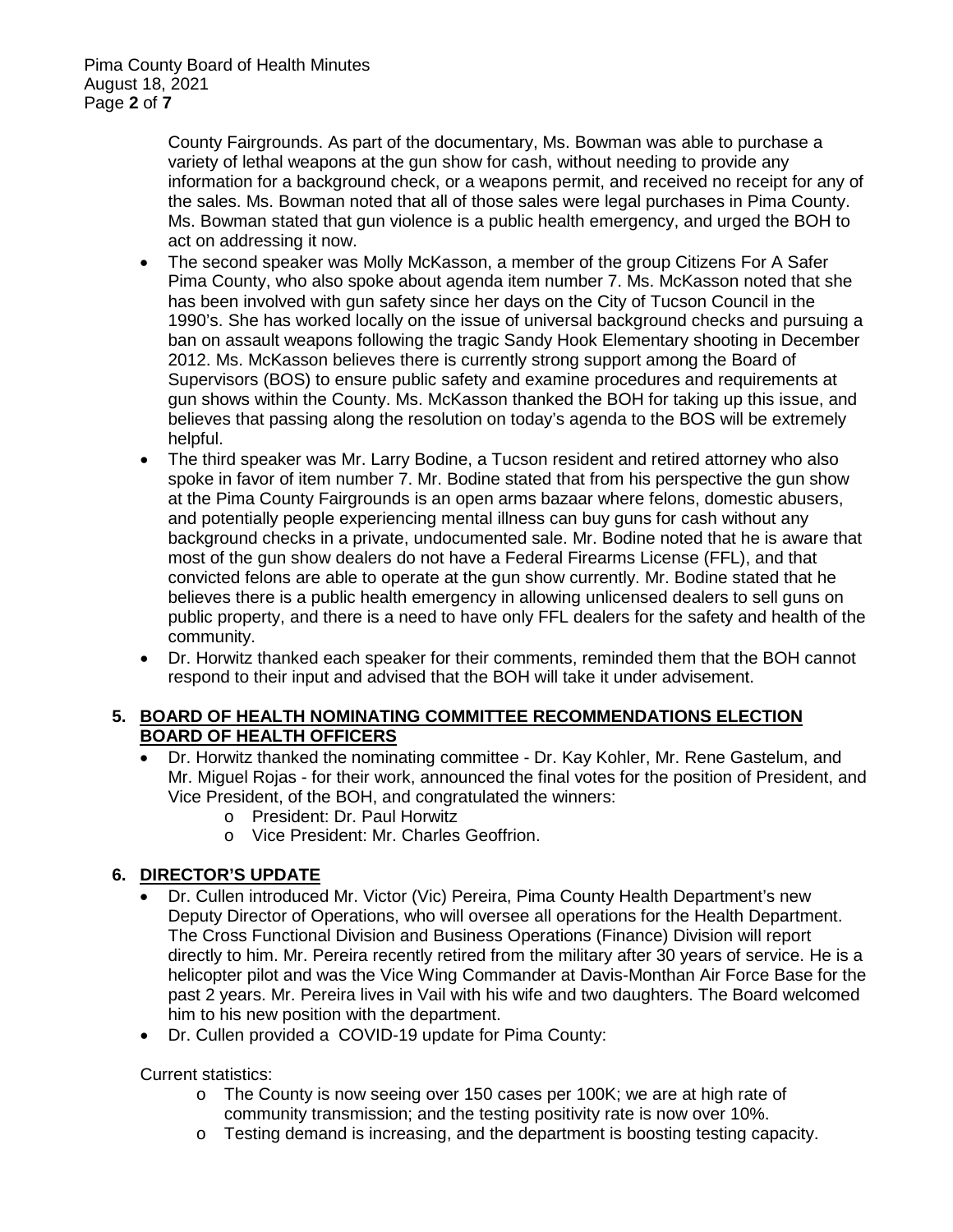- o Schools in the County as of today have had 29 outbreaks and 765 cases total since July; we have increased capacity of our school-based team to respond.
- o We are seeing increasing percentage of the Delta variant through genetic sequencing.
- o Dr. Cullen issued a public health advisory on August 17, 2021 regarding hospital bed capacity status, and noted that two of our hospitals are consistently operating under CODE Purple (transferring patients around to make ICU beds available), and one has been in CODE White (delayed off-loading of patients from ambulances into the emergency room). Dr. Cullen is concerned that area hospitals may end up in crisis due to a health care worker and staffing shortages that is not unique to Pima County.
- Concerning school response, Dr. Cullen advised that she has the final determination to close a classroom based on information provided by the school-based team. Mr. Geoffrion asked for more detail on what criteria is needed to make the decision to close a classroom. Dr. Cullen noted that she has the authority through the Sanitary Measure released in July, which is aligned with the public health authority to declare an outbreak and then a secondary closure. Closure is based on the amount of cases seen in the classroom, the layout of the classroom, the ventilation in the classroom, and the number of cases that are EPI-linked to the school. The information is evaluated and a video conference is held with the facility, the principal and the superintendent (as applicable). Schools are sending out standard letters to parents and guardians of students in classrooms that have cases or exposures to provide guidance on their status (case or contact), quarantine information, date of release from quarantine, and a test date recommendation.
- Dr. Cullen provided an update on vaccinations:
	- o Pima County has reached 73.5% of its residents 18 and over who have received a first shot. This is 10 percentage points above Maricopa County.
	- o The CDC and White House released guidance recommending a third, booster shot for immunocompromised individuals today. Booster shots for eligible individuals will be available at all Pima County Health Department (PCHD) clinics, as well as at local pharmacies. There is also new guidance recommending vaccinated individuals receive booster shots after eight months of completing their first series. PCHD had no prior warning of this recommendation and is the process of developing a response plan to distribute third shots to the broader community.
	- o PCHD are engaging additional approved vendors to come in to the community to provide vaccinations. These vendors have been on contract with the Arizona Department of Health Services, which will help the county to cost-shift to the State, or the Feds.
- Dr. Cullen advised that in order to fill positions available through our new grants, a hiring fair would be held at Abrams and online on September 11. There are currently 35 grant-funded positions open through the health literacy, health equity for testing and health equity for vaccines grants.
- Dr. Cullen noted that PCHD received a BRACE grant from Arizona department of Health Services, to address heat-related public health issues. Mr. Louie Valenzuela will provide an update later in this meeting.
- Dr. Cullen noted that the Strategic Plan has gone through internal review, and would like to present it to the BOH at the September meeting.

# **7. REDUCING GUN VIOLENCE**

• Mr. Mike Humphrey read a statement providing additional information pertaining to the draft resolution in support of requiring background checks for all firearms sold on Pima Countyowned property. Mr. Humphrey noted that activities occurring at the gun show held at the Pima County Fairgrounds are a threat to public health and safety, and referred back to Ms. Nancy Bowman's account of being able to purchase firearms at the gun show without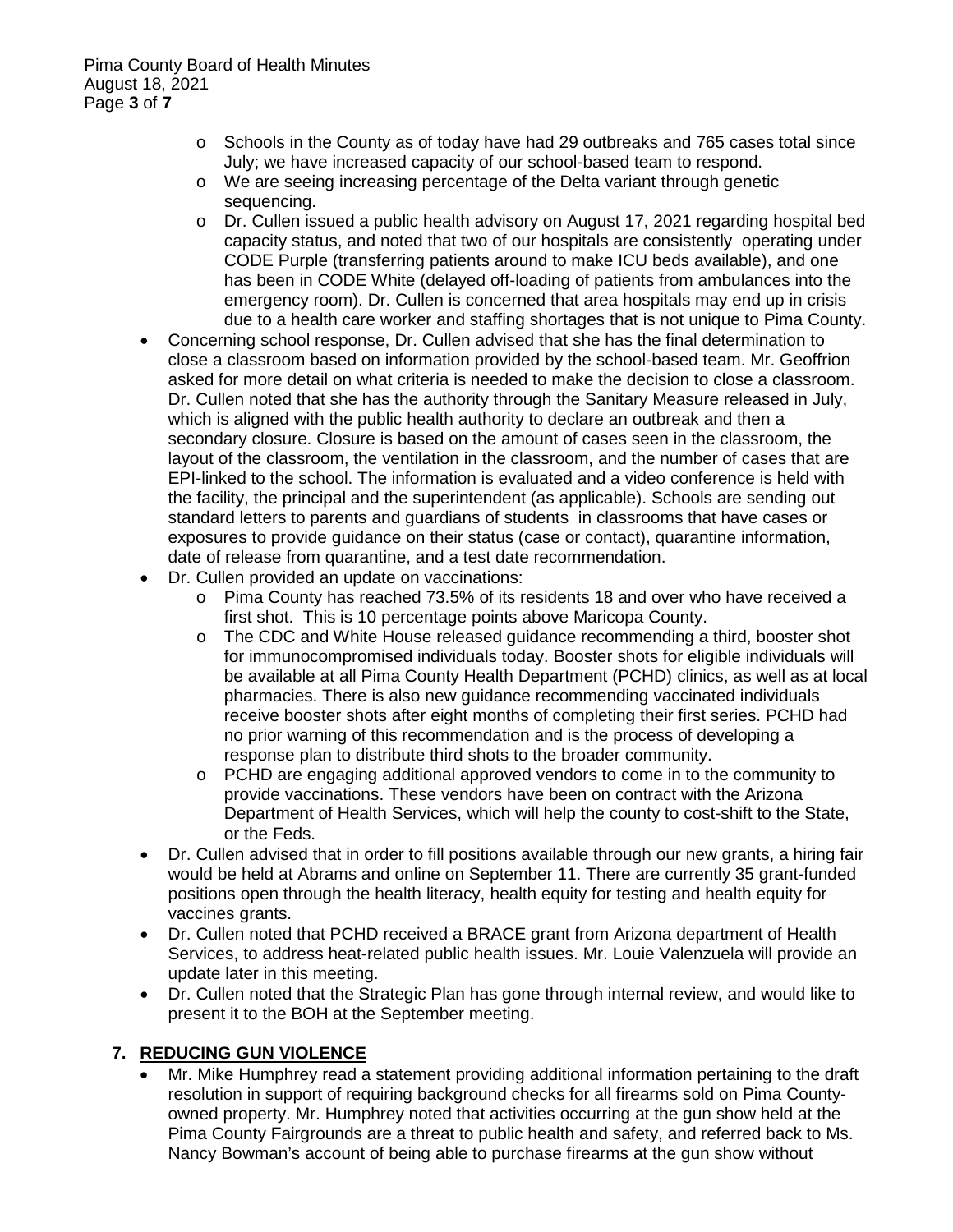identifying whether or not she was a prohibited possessor, straw purchaser, or gun trafficker. Mr. Humphrey also confirmed that the Pima County Attorney supports efforts to require background checks for firearm purchases.

- Mr. Humphrey concluded his statement by noting that Pima County simply cannot continue to afford the human and economic cost of gun violence as evidenced by the information presented in the resolution. He noted that the resolution, which he also read aloud, was an important step in the public health based prevention process to reverse gun violence in the community.
- Mr. Humphrey read the draft resolution in full, and moved that the Pima County BOH support and forward the resolution to the Pima County BOS for their consideration and action.
- Dr. Horwitz seconded the motion, and inquired if Mr. Humphrey would be contacting his Supervisor from the BOS to sponsor the resolution. Mr. Humphrey noted that Supervisor Scott is willing to sponsor the resolution.
- Dr. Kohler noted that she does not see any evidence that prohibited possessors actually buy guns from unlicensed dealers at gun shows. Dr. Kohler does not feel that this resolution solves the problem, and believes that it puts an undue burden on people who are upstanding citizens who wish to sell a gun privately. This would limit their ability to do so because they are not firearms dealers, nor do they have access to do background checks.
- Dr. Horwitz inquired what the cost is to a private seller to do a background check. Mr. Humphrey advised that a private seller cannot access the background check system themselves as they are not FFL dealers. He also stated that private sellers can go through any FFL dealer and have a background check run for a nominal fee, and that this is already being done.
- Supervisor Heinz noted that this resolution will only apply to Pima County property, and would not be binding in a situation where a gun show had set up space on an adjacent piece of land where a private seller could potentially go to conduct their sale.
- Dr. Horwitz invited Mr. Mark Person, Program Manager at the PCHD, to speak on the topic.
- Mr. Person noted that it is really important to distinguish between people with mental illness, violent offenders, and people living with mental illness wrongly connected to violence, in particular as it related to the use of firearms. Mr. Person shared that the data shows that it is incredibly rare for an individual with mental illness to be associated with mass shootings or homicides, and it is typically not the mental illness that is the motivator or reason for that event. Mr. Person advised that it is more likely for a person with mental illness to be the victim of a firearm shooting, or that they die by suicide. Mr. Person noted that it is important to public health that the stigma associated with mental illness is a part of this conversation..
- Dr. Horwitz called for the vote on the motion that the Pima County BOH support and forward the resolution to the Pima County BOS for their consideration and action. The motion carried with one vote of 'no' and all the remaining votes in the affirmative.

# **8. PACC UPDATE**

- Dr. Horwitz introduced Ms. Monica Dangler, Director at the Pima Animal Care Center (PACC). Ms. Dangler began working at PACC as a Maddie's Executive Fellow in August 2018. After about a year, she became Deputy Director, and then moved up to interim Director after Kristen Hassen left that position, and was recently promoted to the permanent Director position.
- Ms. Dangler updated the BOH on what has been happening at PACC in the last 18 months. She noted that there is a strong focus on helping people who are struggling in different ways to keep their pets with the family.
	- 1. One of the programs that expanded was the pet support center, where people can get assistance with minor medical care for their pet, help finding pet-appropriate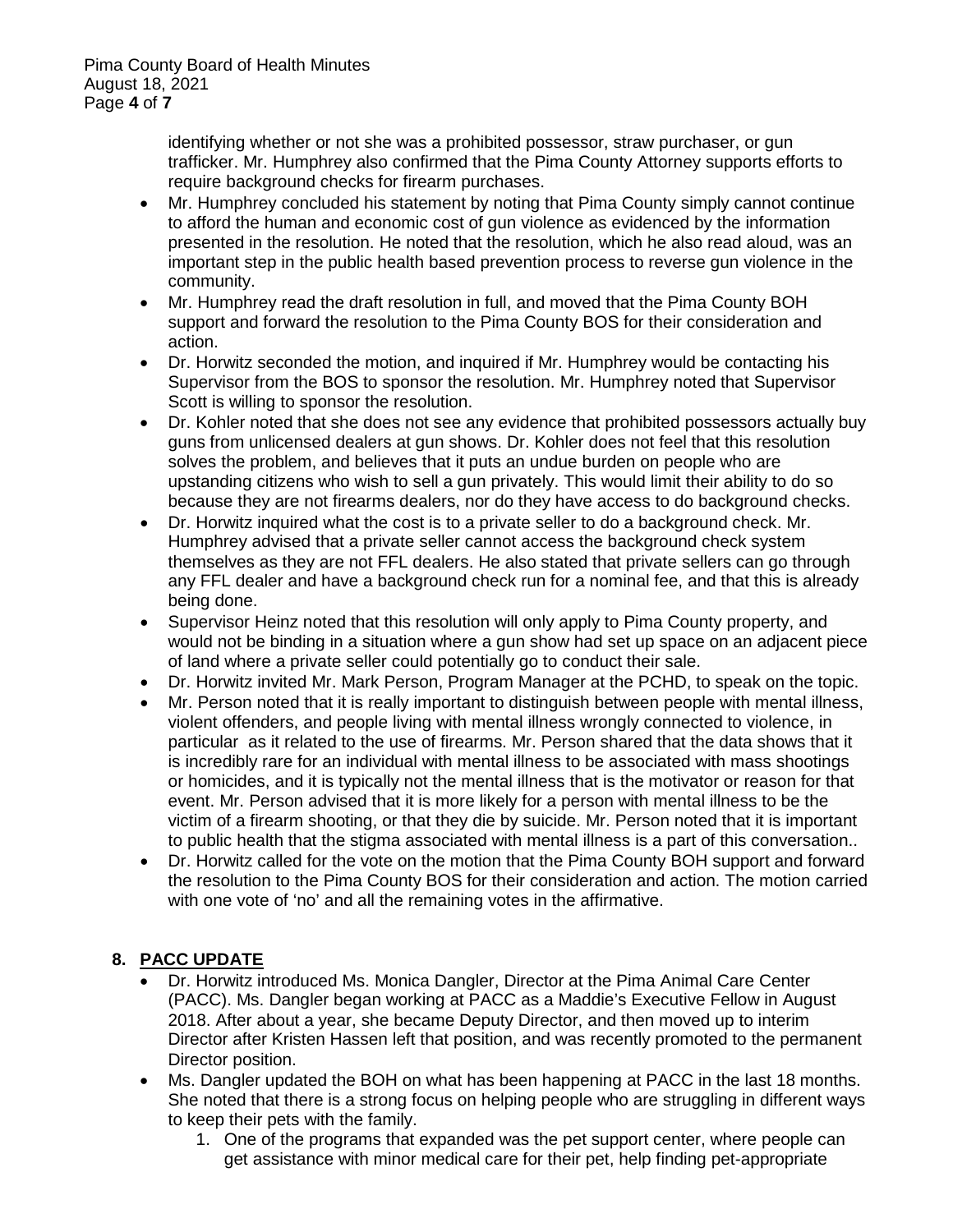housing, or advice on potty-training a puppy, for instance. This program has been able to help 47% of the pet support center clients keep their pet and not have to bring them to the shelter.

- 2. A new program started in January 2021 called the Safety Net Foster Program, which provides temporary boarding for their pet(s) and allows people to get the help they need, and may have put off, because they don't have anywhere for their pet to go. The program takes in about 30-45 pets each month; some can stay short-term at the shelter, while others are placed with foster homes until they can be reunited with their families.
- Supervisor Heinz asked what is the best way for the Safety Net Foster Program information to be provided to emergency room (ER) case managers, so that patients can be reassured about care options for their pets while they face a health emergency. Ms. Dangler indicated she would have the Safety Net Foster Program coordinator contact his office to provide the relevant information, and will check to see that all the area hospitals have that information.
- Ms. Dangler noted that animal intake has been beginning to increase, and was high in July. PACC is backlogged from the increased July intake, and she mentioned there are various foster and adoption promotions currently available.

# **9. FEDERAL VACCINE SURPLUS**

- Dr. Horwitz introduced the subject of COVID vaccines that are set to expire, and are likely to go to waste rather than be utilized in another county or jurisdiction. Dr. Horwitz asked Dr. Cullen if she is able to clarify the current policy regarding COVID vaccine expiration and utilization.
- Dr. Cullen advised that the issue was raised at the Pima County Health Department Ethics Committee in May 2021. At this time, there was a significant number of vaccines that were set to expire in 4-6 weeks, and Pima County, as well as the other U.S. – Mexico border Counties, supported exploring sharing these vaccines with Mexico. Dr. Cullen was asked to explore options for transferring vaccine to other counties where demand is high. Dr. Cullen worked with Dr. Richard Carmona to seek clarification on options for preventing vaccine wastage. PCHD was advised that vaccines remain federal property, and when they are not used, they are required under current policy to be returned to the regulating authority. Dr. Cullen advised that at least 10,000 vaccines have been wasted due to exceeding their expiration date.
- Dr. Horwitz inquired if there was any indication that, if there is excess vaccine in the future, the policy decision be revisited and possibly changed. Dr. Cullen responded that she was told that the policy would not change.
- Dr. Cullen mentioned that the government and the FDA have been working closely to evaluate whether the expiration dates for Moderna, Pfizer and J&J can be extended. Pfizer vaccine may get an extended shelf life soon, and that may limit the potential wastage of vaccines in the future. The White House announced recently that an additional booster shot for fully vaccinated people would be recommended after 8 months of completion of the first series. This would result in increased utilization and will hopefully prevent further vaccine wastage as well.
- Dr. Cullen noted that the issue of vaccination waste has been discussed at the PCHD Ethics Committee on several occasions. Mr. Humphrey inquired as to the number of vaccines in Pima County that may be at risk of expiring. Dr. Cullen advised that she could provide a number based on what vaccines PCHD controls, but not for other entities distributing vaccines in Pima County, and indicated she would find out the details and report later.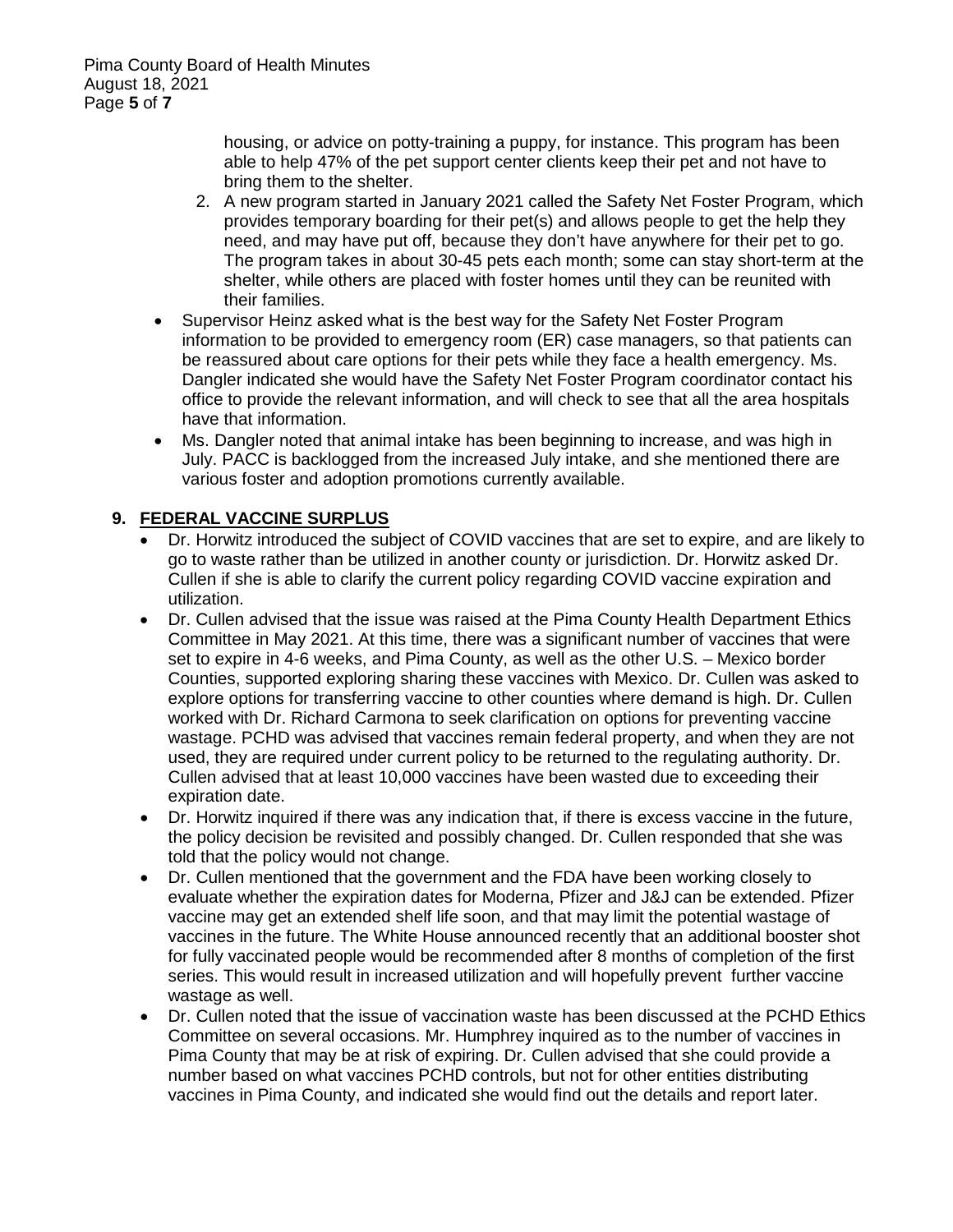# **10. EMERGENCY RESPONSE EXTREME HEAT COOLING CENTER**

- Dr. Horwitz introduced Mr. Louie Valenzuela, Division Manager for the Pima County Health Department Public Health Assessment Emergency Preparedness Division, who is presenting on this topic.
- Mr. Valenzuela mentioned that the BRACE grant was received and accepted, and the notice of award is expected sometime in September.
- The application has two areas of focus:
	- 1. Heat related illness impact to our healthcare system, to do targeted risk reduction and education for populations that are at risk;
	- 2. Cooling center network, building capacity; creating educational materials for at-risk individuals to access these places; and building neighborhood and community resiliency.
- Mr. Valenzuela used a PowerPoint presentation to illustrate the areas of focus; a copy of that presentation can be provided to the BOH members as requested. The report highlights the high/low temperatures from April, as well as ER visits related to heat impact. This information will allow forecasting to be done. Part of the equation understands the demographic breakdowns for individuals presenting to hospital ER departments, such as age, occupation, geographic areas, etc. This demographic breakdown will then inform capacity requirements for the cooling center network, and the ability to expand into areas that are disproportionately impacted. Pima County has approved an expansion of the cooling center network at the Pima County Libraries, and the Pima County Natural Resources, Parks and Recreation facilities.
- Mr. Valenzuela mentioned that the intent is to establish community partnerships to build resiliency hubs throughout the County. A resiliency hub is a safe place for residents to come in, and will focus on resilience solutions for, and mitigate the impact of, public health threats. This may include providing people affected who have limited resources social service supports through the County, such as access to information, Wi-Fi, economic support and job aid.
- Mr. Valenzuela advised that the goal is to make policy change and make this system versatile so that the extreme weather issues we have seen in southern Arizona can be addressed, including expanding the winter sheltering program facilitated by the Tucson Planning Council for the Homeless.
- Mr. Humphrey inquired if there is any talk about assisting homeowners to repair or replace their swamp coolers, or air conditioners, so they can stay in their own homes. Mr. Valenzuela indicated that that is something that has been considered as part of the larger strategy, and speaks more to the housing and development services and partners that will need to be coordinated.

# **11. ETHICS COMMITTEE UPDATE – STANDING ITEM**

- Ms. Jennie Mullins, Administrative Support Services Manager at Pima County Health Department, provided an update from the Ethics Committee.
- In addition to discussions covering the Federal Vaccine Surplus issue, as well as the Emergency Response to Extreme Heat, the Ethics Committee has been exploring the ethical consideration in providing COVID vaccine cash incentives to people who are unhoused, or experiencing homelessness. Discussion focused on the unintended consequences of providing cash incentives for vaccinations to the unhoused. Concerns included providing cash incentives could put people experiencing homelessness at greater risk for their safety and may lead to individuals seeking more than the recommended number of vaccinations for cash. The group decided that given cash incentives are becoming standard practice to address hesitancy among various groups and communities, that it would not be appropriate to recommend restricting this practice for this population.